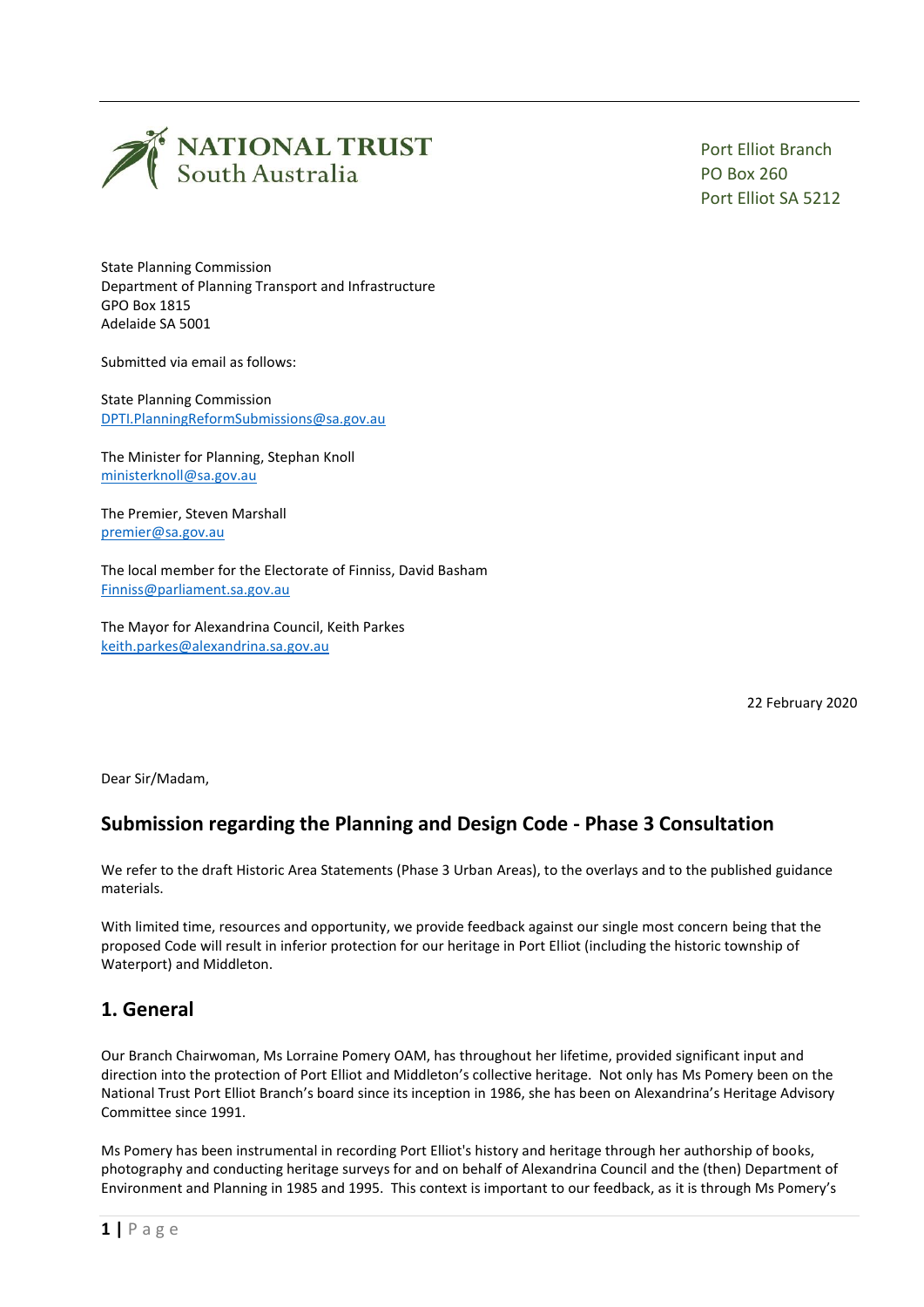dedicated work together with the many informed and dedicated members of the National Trust Port Elliot Branch and in tandem with Alexandrina Council that we as a community have gained such a significant understanding, appreciation and above all, a well-documented record of our heritage.

## **2. Contributory Items**

We have worked collaboratively with the Alexandrina Council for many years to assist in the identification of heritage assets that should be protected. The National Trust has advocated for identification of those heritage assets that should be protected, either because of their outright individual merit, or because the assets contribute to the overall heritage and character amenity of our townships. These contributory items are located throughout our existing conservation areas and comprise assets which are neither State or Local heritage listed, but which of themselves have such heritage features that they contribute to the historic fabric of both Port Elliot and Middleton townships.

Alexandrina Council's Development Plan individually identifies each state, local or contributory heritage item in the Port Elliot and Middleton townships (refer *Table Alex/4 – Contributory Items, Table Alex/5- Local Heritage Items, and Table Alex/6 - State Heritage Items*).

Alexandrina Council's Development Plan therefore comprehensively sets out a collective knowledge that has, over many years been identified, recorded, refined and consistently referred to in assessing development in the Port Elliot and Middleton townships. The National Trust has campaigned for heritage protection within this framework for many years and on balance, it has been reasonably effective at retaining Port Elliot and Middleton's heritage amenity and character.

It is our view that, in removing the contributory items schedules and maps from the Alexandrina Development Plan, which identify existing significant and contributory buildings and which contribute to the overall historic character of our townships, the State Planning Commission will weaken the protections currently afforded to these items.

It appears to us that the draft Code will now require a case-by-case assessment of the demolition of any buildings /structures within the Port Elliot and Middleton historic conservation areas. It is our view that this dismantling of a hitherto effective policy, which has protected the unique heritage building stock and character of both Port Elliot and Middleton, will create greater uncertainty and poorer planning outcomes.

Therefore, we request that the concept of contributory item be retained, and that all such items should be transitioned to, and enshrined in, the new Code, in a clearly identified manner, thereby providing certainty to all.

# **3. Historic Area Statements (***Middleton Alex3* **and** *Port Elliot Alex5***)**

The State Planning Commission has distilled and condensed decades of local knowledge and Alexandrina Council's policy work into historic area statements that are less than a page long (*Middleton Alex3*) and just over one page (*Port Elliot Alex5*). We consider that the historic area statements are poorly drafted, incomplete and otherwise deficient and unworkable.

Broadly, for each of Port Elliot and Middleton townships, we are concerned that:

- the generic introduction to the historic area statements provides absolutely no context / historic background, development pattern or heritage values,
- the historic area statements in their current forms provide no assistance for the development assessment process, as the information provided is totally inadequate
- the township maps are extremely basic. The existing Alexandrina Council Development Plan contains maps which are of a better quality and which we argue should and could be adapted to replace the minimal, inadequate mapping provided,
- the tables refer to "eras and themes" but it is otherwise not clear what is the function of each table?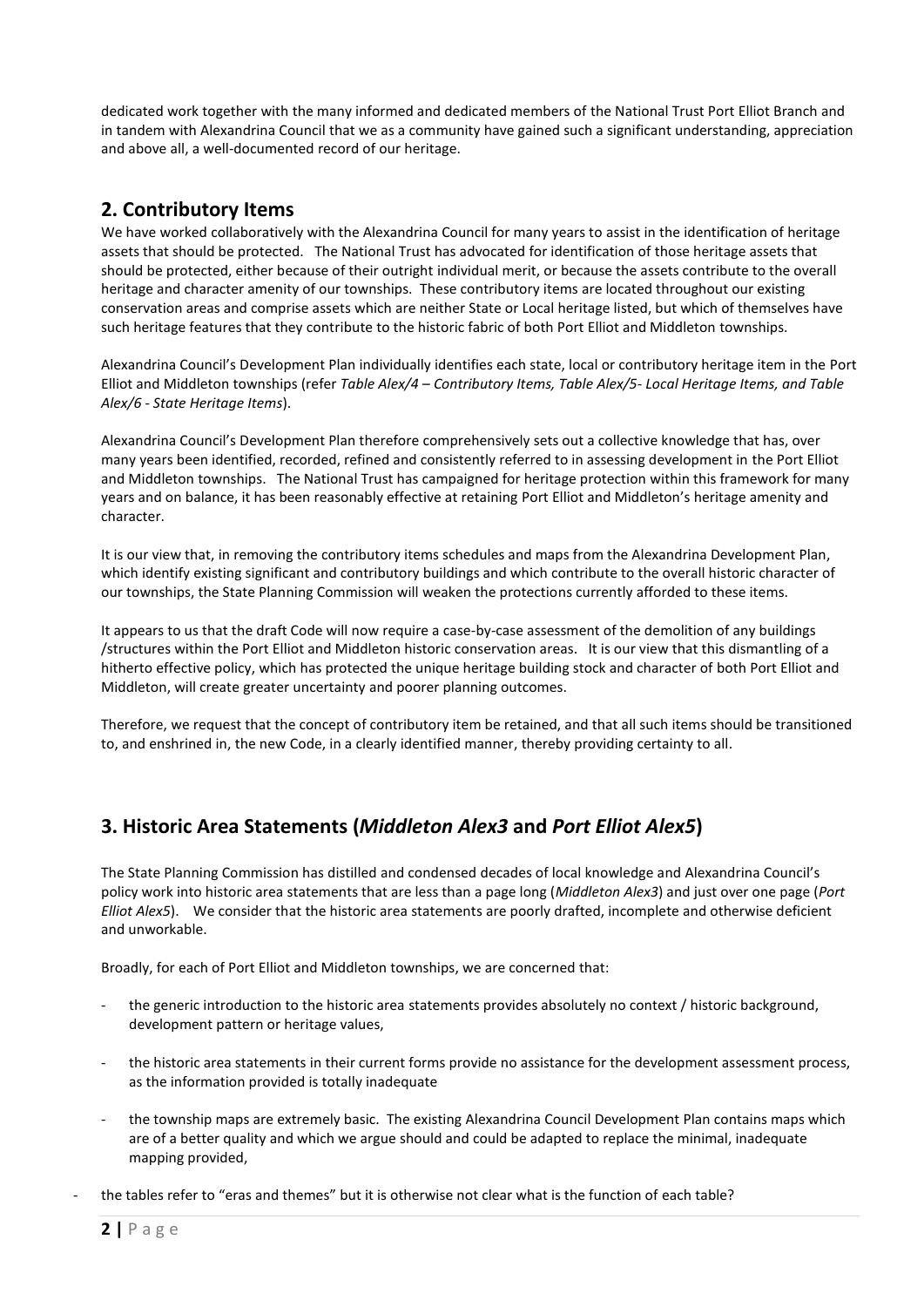- the table format is overly restrictive and provides no guidance regarding Port Elliot and Middleton's history and their key characteristics. Where is the context which details how each area has evolved and where is the information regarding historic land allotment patterns / housing styles? Where does it state that, going forward, such historical context should be retained and complimented?
- permitting more intensive building forms (e.g. semi-detached, group dwellings, residential flat buildings, two storeys etc.) will result in incompatible built forms in our conservation zones where these are not currently allowed,
- the information provided in the tables provides no basis against which to measure and assess a development application. We would expect the historic area statements identify and articulate the key elements of historic importance, and
- we could not find any development objectives or policies, the consequence of which will no doubt be very minimal and vague guidance which may be subject to manipulation.

In summary, in their current form, it is our view that if the historic area statements for Port Elliot and Middleton are adopted, significant amount of policy and understanding will be lost, which will no doubt allow detrimental development that would destroy our local character, amenity and values.

### **4. Historic conservation area boundaries**

In our view, given that the State Planning Commission's objectives are to completely overhaul planning laws throughout South Australia, and given that the boundaries of Port Elliot and Middleton's historic conservation areas have not been reviewed for decades, surely this is the right opportunity to review and redraw our historic conservation areas?

#### **4.1 Port Elliot and Waterport**

Port Elliot's historic conservation area should be revised and expanded to border Strangways Terrace in the east, Rosetta Terrace in the west, the existing historic overlay boundary to the north and the ocean to the south.

Historic conservation area zone boundaries should not run down the middle of a street (e.g. Murray Terrace) which gives rise to poor and differentiated planning outcomes on the eastern side of the zone.

An expanded historic conservation area is justified because it reflects Port Elliot's life story; there is a strong consistency and an identifiable pattern in the way buildings are sited and massed relative to the site sizes and widths of street frontages. The majority of dwellings are low density, low rise and are of a traditional streetfronting format and adopt a strong street "address" with open front gardens and fencing, and with outbuildings and garaging being a recessive or minor streetscape element.

#### **4.2 Middleton**

Middleton's historic conservation area should be revised and expanded to include examples of early and highly significant buildings including (and by no means limited to), Bay Light (corner Ocean Rd and Port Elliot Road), Mindacowie circa 1899 (48 Goolwa Road), Fortuna circa 1860s (38 Goolwa Road), Middleton Old School House 1869 (6 William Street), The Institute (now the Pioneer Hall 1880 and 1901), Rose Cottage (corner Mill Terrace and Goolwa Road) and the railway cottages (6 and 27 Mill Terrace) next to heritage listed Mill house and the Mill.